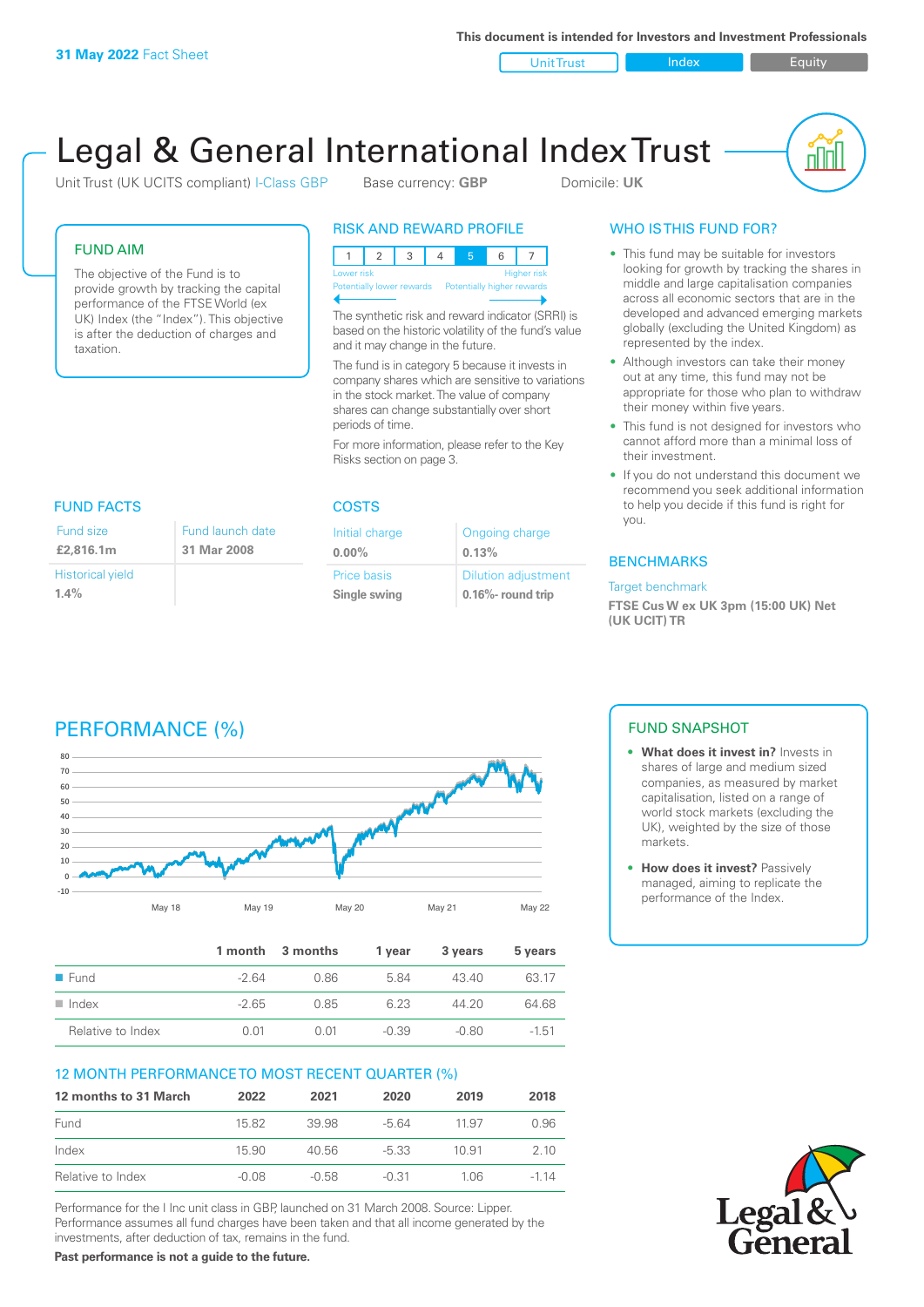# Legal & General International Index Trust

Unit Trust (UK UCITS compliant) I-Class GBP

# PORTFOLIO BREAKDOWN

All data sources are a combination of LGIM and the Fund Accountant unless otherwise stated. Totals may not sum to due to rounding. In order to minimise transaction costs, the Fund will not always own all the assets that constitute the index and on occasion it will own assets that are not in the index. The number of fund holdings can also differ from the index due to corporate events and proxy holdings.



#### SECTOR (%)

| ■ Technology               | 22.9 |
|----------------------------|------|
| $\blacksquare$ Financials  | 14.1 |
| ■ Consumer Discretionary   | 13.3 |
| $\blacksquare$ Industrials | 13.0 |
| ■ Health Care              | 12.4 |
| ■ Consumer Staples         | 6.1  |
| <b>Energy</b>              | 5.0  |
| <b>Basic Materials</b>     | 3.9  |
| $\blacksquare$ Utilities   | 3.2  |
| ■ Telecommunications       | 3.2  |
| ■ Real Estate              | 3.0  |
|                            |      |

#### COUNTRY (%)

|   | <b>United States</b> | 66.0 |  |
|---|----------------------|------|--|
|   | Japan                | 7.0  |  |
|   | Canada               | 3.2  |  |
|   | France               | 3.0  |  |
| C | Switzerland          | 2.8  |  |
|   | Australia            | 2.5  |  |
|   | Germany              | 2.3  |  |
|   | Taiwan               | 2.1  |  |
|   | Korea                | 1.6  |  |
|   | Other                | 9.5  |  |
|   |                      |      |  |



#### MARKET CAPITALISATION (%) TOP 10 HOLDINGS (%)

| $\blacksquare$ Large | 81.3 |
|----------------------|------|
| $\blacksquare$ Mid   | 18.7 |

■ Top 10 holdings 16.6% Rest of portfolio 83.4% No. of holdings in fund 2,254 No. of holdings in index 2,557

| Apple                                     | 42    |
|-------------------------------------------|-------|
| Microsoft                                 | 3.7   |
| Amazon.Com                                | 1.8   |
| Alphabet A                                | 12    |
| Alphabet C                                | 12    |
| Tesla                                     | 11    |
| Unitedhealth Group                        | O 9   |
| Johnson & Johnson                         | O 9   |
| Taiwan Semiconductor Manufacturing Co 0.8 |       |
| Meta Platforms A                          | ( ) X |
|                                           |       |



The Index Fund Management team comprises 25 fund managers, supported by two analysts. Management oversight is provided by the Global Head of Index Funds. The team has average industry experience of 15 years, of which seven years has been at LGIM, and is focused on achieving the equally important objectives of close tracking and maximising returns.